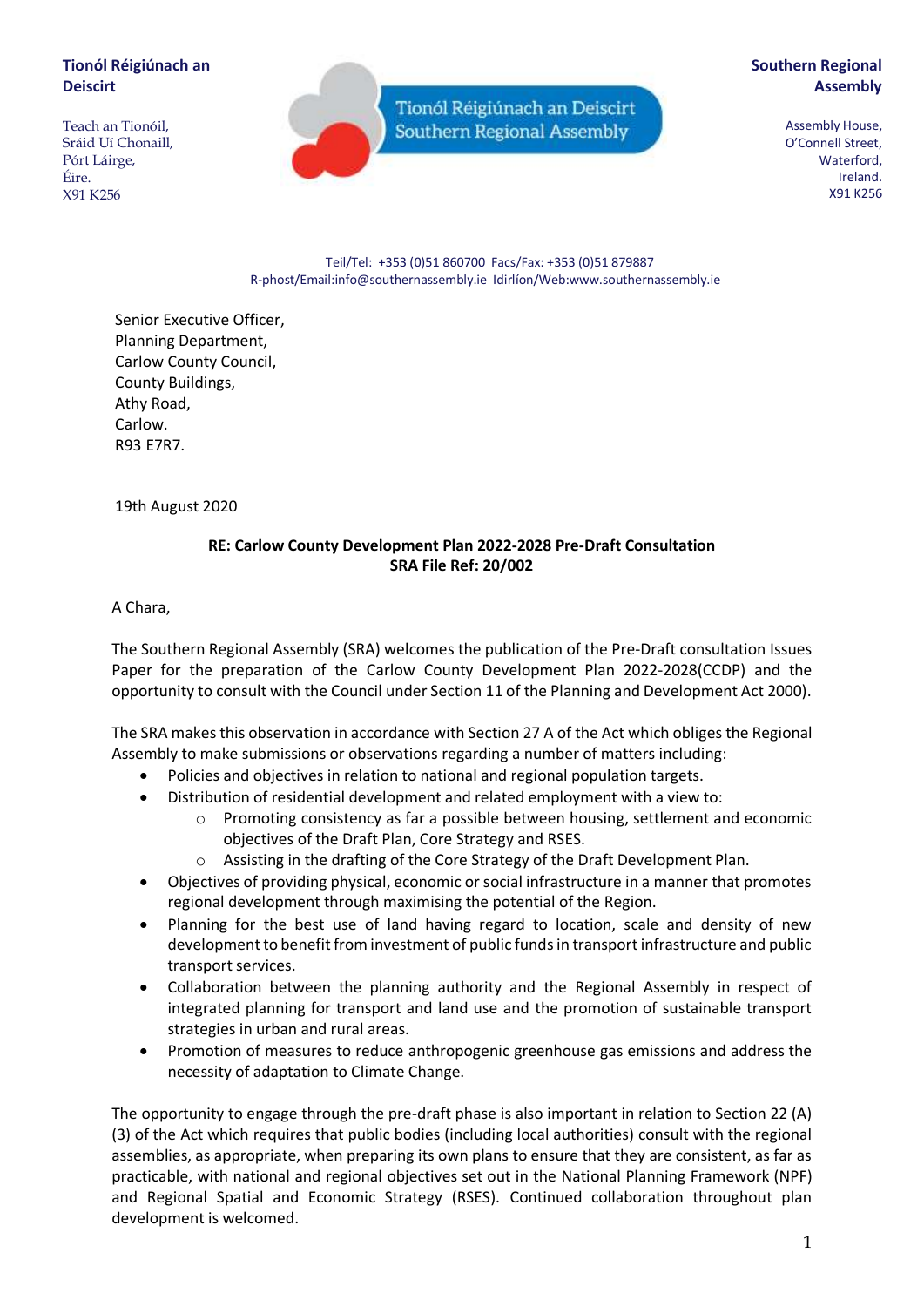The RSES was made on the 31<sup>st</sup> January 2020.

# **1.0 Overall Observation**

The SRA highly commends the approach taken by the Council through the publication of the Issues Paper in association with the public consultation period.

The SRA commend the quality of the publication, its focus on key issues for the County and use of visual images. The issues and potential direction for change are clearly set out in the Issues Paper, which assists in effective engagement with the public and stakeholders on the direction for the next development plan.

At this stage of the process, the SRA intend to outline high level points. Appendix 1 provides a summary of some of the key RPOs that support the themes raised in the Issues Paper.

The final RSES should be consulted across the themes covered in the Issues paper as the Council moves to preparation of a Draft Development Plan. The RSES is available through the following link:

### *http://www.southernassembly.ie/regional-planning/regional-spatial-and-economic-strategy*

### **2.0 Ensuring Consistency with the RSES**

Under Section 10 (1 A) of the Act, the development plan shall include a core strategy which shows that its development objectives are consistent, as far as practicable, with national and regional development objectives set out in the National Planning Framework, the RSES and with specific planning policy requirements specified in guidelines under subsection (1) of section 28. The following key areas are identified for attention.

Chapter 2 sets out the Strategic Vision and Strategy for the RSES. Section 2.2 'The Strategy' and the associated Strategy Statements and Key Enablers are particularly relevant including in the context of securing funding sources for the delivery of the Development Plan. It should be noted that Strategy Statements and RPOs are aligned to the National Strategic Outcomes of the NPF.

Chapter 3 references the settlement strategy and I refer in particular to Section 3.2 (Sustainable Place Framework) and Section 3.3 – A Tailored approach and the settlement typology set out in Table 3.2 including:

- 1. Cities Metropolitan Areas
- 2. Key Towns Section 3.5 including Carlow
- 3. Towns and Villages Section 3.6
- 4. Rural Areas Section 3.7, and
- 5. Networks Section 3.8.

The Draft Plan and Core Strategy should reflect NPF and RSES priorities by positioning Carlow Town as a self-sustaining regional driver within the Southern Region with an inter-regional role relating to the adjoining Eastern and Midlands region and RPO 11 is particularly relevant in this context .The commitment of Carlow County Council to fulfilling these roles is clearly evident in the Issues paper, notably in the section on Regeneration, where the focus on urban regeneration and renewal is highlighted.

RSES objectives support active land management initiatives to deliver consolidation and compact growth of Carlow as a Key Town. The preparation of the *Carlow Town – Regeneration Vision and Implementation Strategy* (RVIS) to support implementation of URDF funding is a positive initiative which will further RSES objectives for town centre regeneration, including the use of under-used land for residential and mixed use development.

Carlow, therefore will play a critical role in underpinning the RSES and ensuring growth beyond the cities to the sub-regional level (RPO 14). While Local Authorities are supported in targeting growth of more than 30% in Large scale Key Towns such as Carlow, it is important to note that the nature, scale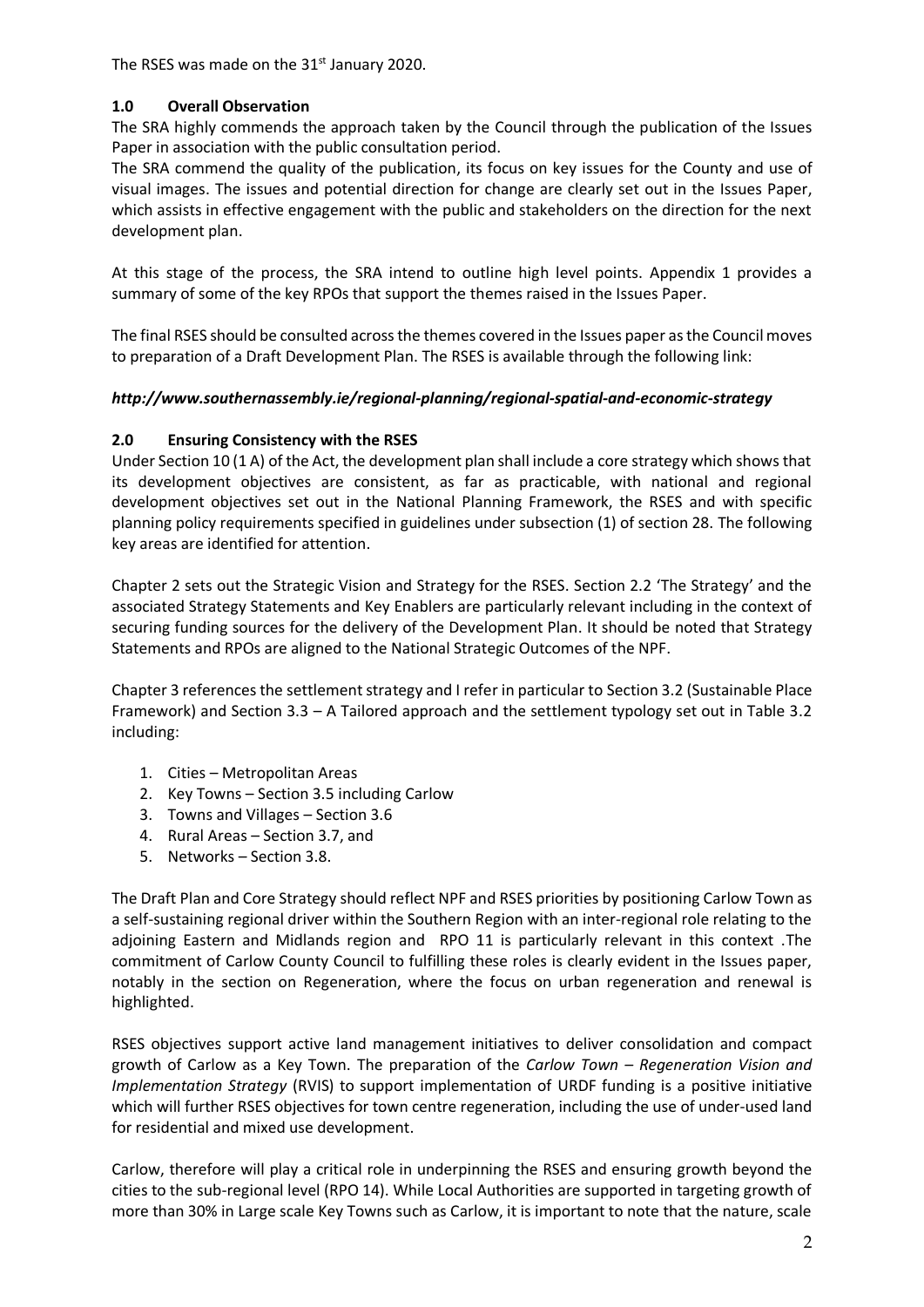and phasing of growth will be determined by Local Authorities through the Core Strategy and should be subject to capacity analysis.

In this regard, Local Authority initiatives to deliver infrastructure led development and retrofit physical and social infrastructure are critical to improving the quality of life for existing communities in the town and county, aligned with the principles of integrated land use and transport planning.

Through the RSES, Irish Water (IW) Investment Plans must align with the objectives and settlement strategy of the RSES and assist the strategic role played by Key Towns. Collaboration is required between IW and Local Authorities to agree phasing, water and waste water services to accommodate growth in a phased, sustainable manner.

After Carlow in its role as Key Town, the distribution of growth across the County's other towns, villages and rural areas is a matter for the Development Plan to address. The RSES does however seek prioritisation (see Section 3.6 Towns and Villages) in the growth allocation for settlements informed by guiding principles as set out under RSES Section 3.3. A Tailored Approach. These principles include:

- Existing scale of population, track record of performance, ambition and scope to leverage investment.
- Rate and pace of past development and extent to which there are outstanding requirements for infrastructure and amenities.
- Scale of employment provision, jobs to resident workers ratios and net commuter flows.
- An evidence base on the availability and deliverability of lands within existing built up footprints in the lifetime of the Development Plan (compliance with NPO 72 of the NPF).
- Extent of local services and amenities provided.
- Extent of sustainable modes of travel that can be encouraged.
- Accessibility as a service centre for remote and long-distance rural hinterlands.
- Environmental and infrastructure constraints.
- The appropriate density and scale of development relative to the settlement and location.
- Need for attractive, alternative options to rural housing within smaller towns and villages.

In Section 3.6 and in RPO 26, the RSES strongly supports the development of our rural areas, and recognises the loss of local services in villages and rural areas as a problem of regional importance and acknowledges the need for investment in towns and villages to reverse decline and attract enterprise growth. Initiatives supported by the RSES to assist renewal include:

- New homes in small towns and villages initiatives.
- Investment in town and village renewal initiatives to improve services and livability to attract population and enterprise growth.
- Coordination between Local Authorities, Irish Water and other stakeholders to deliver investment in water and wastewater treatment services (including Blue and Green infrastructure solutions).

Core Strategies in County Development Plans should identify areas under strong urban influence in the hinterlands of settlements. They will set an appropriate housing policy response to avoid ribbon and over-spill development from urban areas. New national guidelines for rural housing and development plans are awaited and will provide an important input to preparation of the Draft Development Plan when published together with a Housing Needs Demand Assessment (HNDA) to ensure a better balance of housing tenures to support revitalised towns and villages, achieve sustainable compact growth targets and protect the rural resource for rural communities.

The importance of our rural areas is highlighted throughout the RSES including for example rural economic development (see Section 4.5), and rural connectivity (see Section 6.3 RPOs 158 and 172) and we note the focus in the Issues Paper on strengthened rural economics and communities.

The Draft Plan will need to demonstrate priorities based on the above RSES requirements and principles. In setting out the Development Plan Core Strategy to 2028, adherence to NPO 72 (a) to 72 (c) will be required to differentiate between zoned land that is serviced and zoned land that is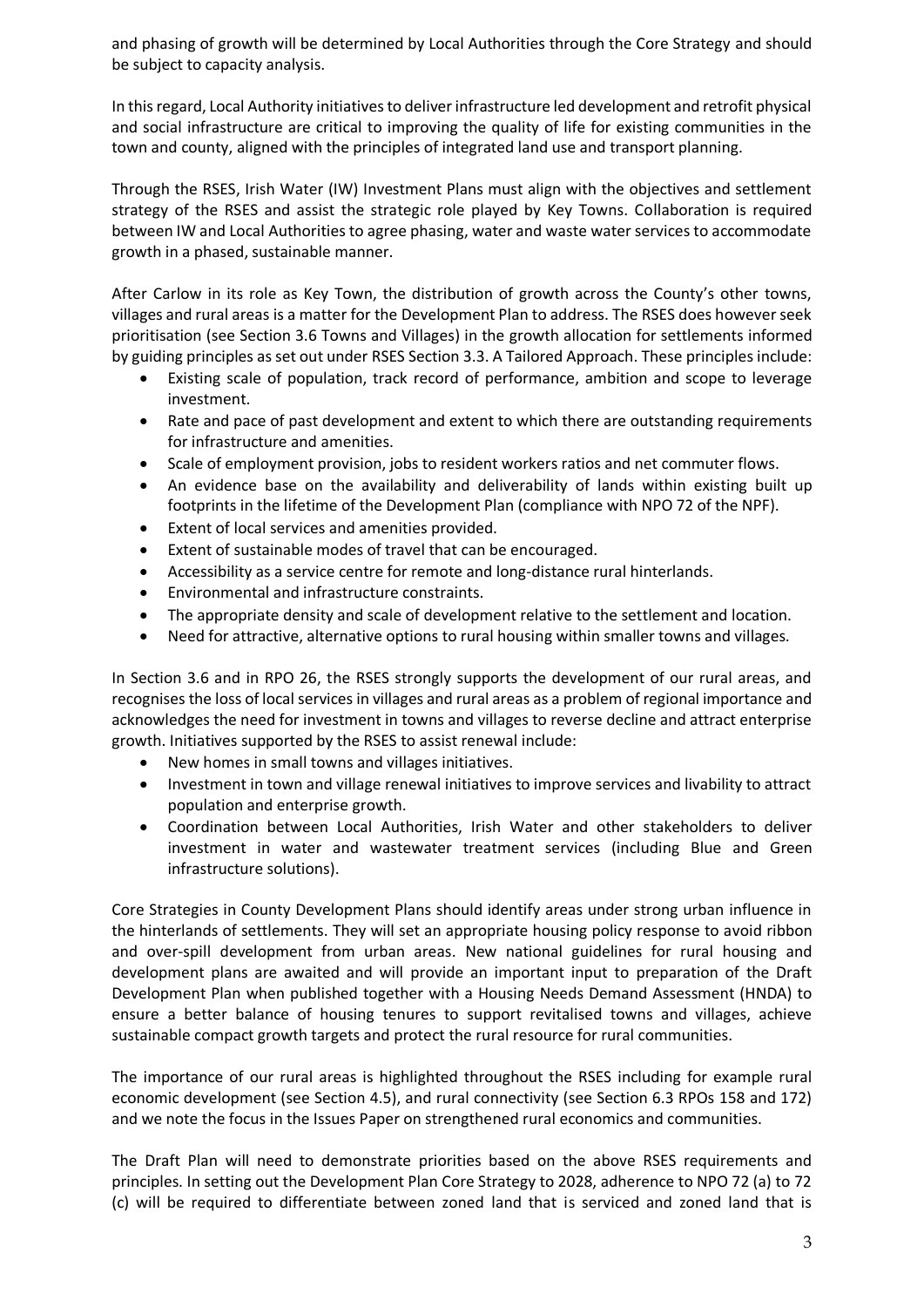serviceable within the life of the plan. When considering zoning lands that require investment in service infrastructure, planning authorities are required to include the reasonable cost estimates of delivering required services at both the draft and final plan stages.

# **3.0 Networks for Collaboration**

The RSES recognises the importance of strategic transport and economic axis which can support economic collaboration between settlements. One such example identified as a key strategic issue in the Issues Paper is the potential inter-regional network opportunity along the M9 road and rail axis between Dublin, Carlow, Kilkenny and Waterford. The establishment of the Technological University of the South-East (TUSE) with its major campus locations at each end of this axis could, for example, be an opportunity to forge new opportunities for collaboration and innovation through the development of the new 3<sup>rd</sup> level entity.

The RSES also identifies the economic role played by smaller scaled settlements for their surrounding rural hinterlands and the opportunities for sharing assets and opportunities (see RPOs 28-30) between different settlements to drive rural economic growth.

The SRA support initiatives through the Development Plan to harness the potential of such networks.

## **4.0 Placemaking**

The Issues Paper has addressed Placemaking and the focus on creating quality urban places and more sustainable communities is strongly supported for the Development Plan and aligns with the Sustainable Place Framework of the RSES (RPO 31).

The growth of compact settlements must be in tandem with infrastructure and facilities that enhances the unique identity and quality of life offer of different places. The need for closer alignment between where people live and work is signaled in the Movement and Transport Section of the Issues Paper and fully supported by RSES objectives.

Successful placemaking will require sustainable higher densities in our towns and villages to increase activity, support local services and support sustainable mobility.

The RSES supports 10 Minute Towns as a concept whereby a range of community facilities and services are accessible in short walking and cycling timeframes from homes or are accessible by high quality public transport services by connecting people to larger scaled settlements delivering these services. Our urban communities will need sufficient densities to realise the potential of a 10-Minute Town and its benefits for placemaking.

A strong emphasis on such initiatives in the Development Plan which links place-making policy to connectivity will be supported by RSES under:

- Section 3.9 Placemaking
- RPOs under Chapter 6 Connectivity
- Chapter 7 Quality of Life, RPO 176 "10-Minute City and Town Concepts".

The SRA are a partner region in the EU Interreg Europe MATCH-UP project which aims to aims to achieve significant improvements of modal interchange to foster low-carbon urban mobility. An outcome from the project which used Carlow as a case study is to set a framework of good practice to implement 10 Minute Town concepts successfully across Key Towns and other settlements in the Region. There are opportunities for Carlow and other settlements in the County to build on this work and to be leaders of good practice in our Region for sustainable 10-Minute Town concepts. The important role of Local Transport Plans to help achieve this is noted below in comments for Transport and Mobility.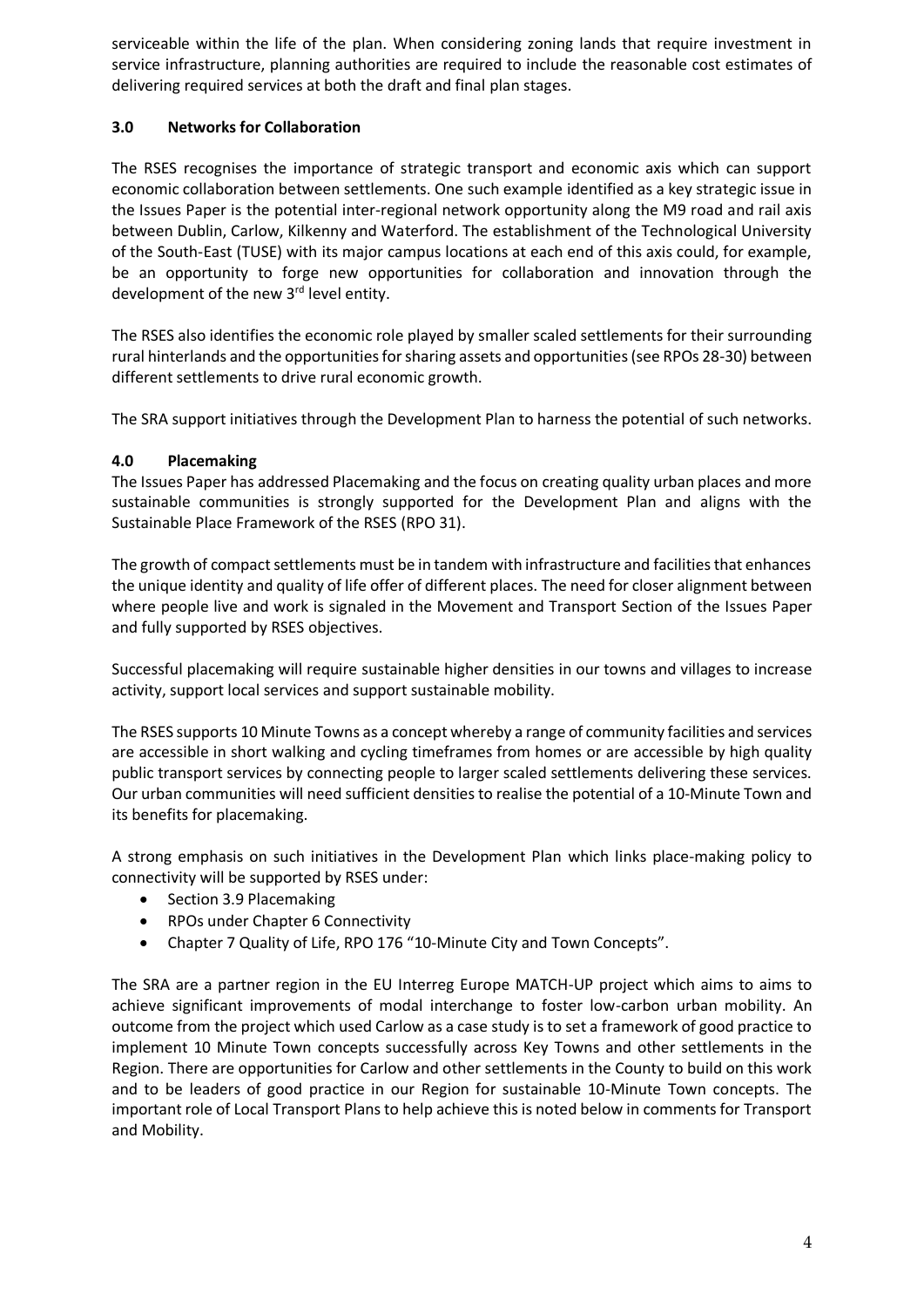#### **5.0 Economy and a Smart Region**

The Issues paper section on Economic Development, Enterprise and Employment sets out in clear terms the sectoral strengths in the County, the strategic importance of Carlow Town and the challenges including the large number of workers who commute out of Carlow.

The RSES Economic Strategy states that opportunities for economic growth will be achieved by supporting synergies between talent and place, building on identified assets to strengthen enterprise ecosystems and provide quality jobs, re-intensifying employment in existing urban areas, complemented by strategic employment growth in the right locations and diversifying local and rural economies.

The Issues paper identifies the direct involvement of County Council in supporting economic development as well as the role of regeneration and renewal in the sustainable development of towns. The RSES supports building a competitive, innovative and productive economy and greater economic resilience through the five principles that underline the RSES economic strategy (refer to Section 4.2 of the RSES) and which should be reflected in the economic policies of the Development Plan. These are:

- **•** Smart Specialisation
- Clustering
- Placemaking for Enterprise Development
- Knowledge Diffusion and
- Capacity Building

It is important that the Development Plan's economic policies should integrate these principles to secure greater economic resilience across our Region so that opportunities for Smart Specialisation and Clustering can be harnessed. The Issues Paper highlights the important question of how to broaden the economy and to include the knowledge economy and hi-tech industries. This approach is very much supported in the RSES, which regard to Knowledge Diffusion (RSES supports a Learning Region, developing skills, talent and access to life-long learning) and Capacity Building (capacity to bid for funding and to respond to emerging challenges). The growth of IT Carlow and emerging TUSE will be a strong driver for Carlow in this regard and RPO 184 is explicit in its support for the establishment of TUSE.

The strength of indigenous industry and the key sectors identified the Issues Paper is supported by the RSES (Chapter 4).

The importance of tourism to the local economy in Carlow is highlighted in the Issues paper, attracting 79,000 overseas visitors annually and contributing €45 million and 1,215 full time jobs. In this regard is noted that the impact of COVID 19 on employment on the local economy is addressed in the Issues Paper in the section on Economic Development.

Complementing the Council's concern about the economic impact of COVID 19, the three Regional Assemblies published the COVID 19 Regional Economic Analysis to inform policymakers at a local, regional and national level of the extent of economic exposure and resilience across Ireland. This is consistent with the key principal of building economic resilience as supported in the RSES (RPO 75 Anticipating Economic Structural Changes).

This report developed a COVID-19 Exposure Ratio which represents the total number of its commercial units that were operating in the sectors likely to be worst affected by the COVID-19 outbreak, as a proportion of its total commercial stock as of September 2019. The higher this ratio is for an area, the more likely this area is exposed to significant economic disruption.

The report shows Carlow has a relatively low "COVID-19 Exposure Ratio", with 44.7 per cent of its commercial units operating in the sectors likely to be worst affected. The report indicated an Exposure Ratio for the main towns of Carlow (49%), Tullow (44.1%) and Muine Bheag (36%)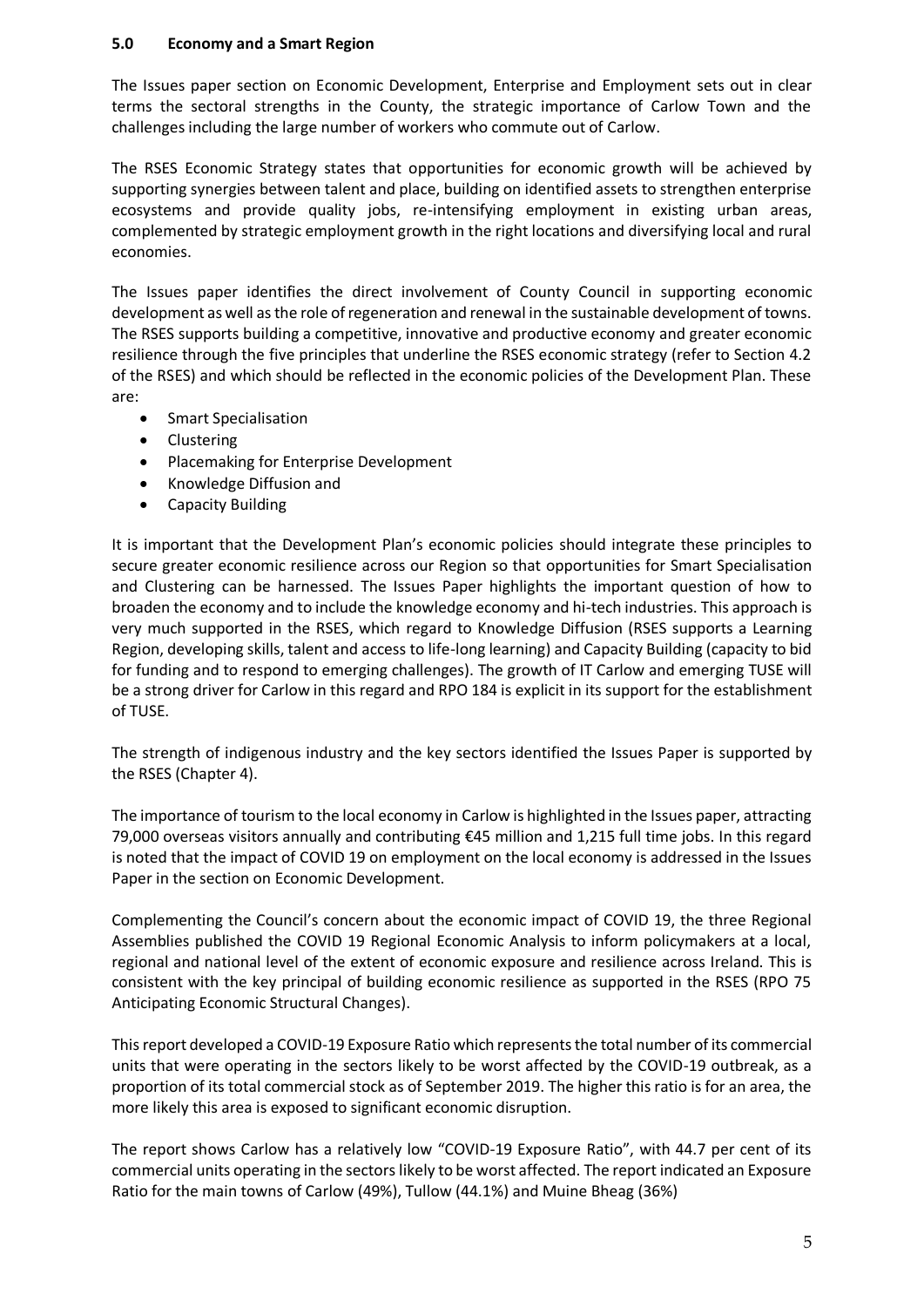As the RSES marries spatial and economic planning, there is a strong emphasis on placemaking for enterprise development i.e. creating attractive places to attract skills and talent. The emphasis on placemaking for enterprise growth, addressed in the section on Design and Regeneration, is supported and should be further developed into the Draft Development Plan.

Supporting the delivery of actions under the South-East Regional Enterprise Plan, South-East Regional Skills Forum and in the Local Economic Community Plan are also important and should be supported through the CCDP 2022-2028.

Strengthened connectivity across the region (digital and transportation, especially with a focus on the efficient movement of freight) will enable interaction between regional economic drivers. This includes collaboration across the region between metropolitan areas, Key Towns and our network of towns and villages in addition to efficient freight movement between ports and airports (essential for an island open market economy). RSES Chapter 4 - A Strong Economy and Chapter 6 Connectivity both address the importance of digital and transport connectivity to underpin the Region's economic drivers.

The theme of Rural Development in the Issues Paper is strongly supported in the RSES. The RSES supports diversity in the rural economy and innovation in the County's network of rural towns, villages and rural areas to ensure economic resilience and job creation. RSES Section 3.5 highlights the presence of the Teagasc Head Office and Research Centre in Carlow. This is significant for the Agri-Food Sector in the region and for supporting decarbonisation in the agriculture sector.

Digital infrastructure and smart technologies are critical enablers for economic and social revitalisation. A Smart Region, embedding digital technology across many functions to improve our quality of life, is central to achieving the RSES vision. The RSES specifically seeks to develop the Smart Cities concept and develop good practices for towns and rural areas as part of a Smart Region. Such initiatives will enhance our Region's competitiveness, attractiveness and economic resilience. Actions arising from Carlow County Council's emerging Digital Strategy should be strongly supported through Development Plan policy.

### **6.0 Transport and Connectivity**

In the Issues Paper section 'Movement and Transport' the emphasis on co-ordination of transport and land-use, public transport and local links is welcomed and supported.

RPO 151 "Integration of Landuse and Transport" and RPO 152 "Local Planning Objectives" underpin this approach. Successful integration of employment, housing and services with improved transport infrastructure is therefore a priority issue in Carlow, where significant growth will be targeted. The SRA support the role of Local Transport Plans to be prepared for Key Towns and other settlements (RPO 157).

In setting out the priorities for the road network in the County, it is noted that the Issues paper emphasises the importance of DMURS and that greater priority be given to accommodate the needs of pedestrians, cyclists and public transport. The RSES provides strong support for this approach at Section 6.3.3.2, which sets out the framework for Integration of Transport and Spatial policies, in the RPOs identified above and RPOs 160 to 163 regarding sustainable mobility.

The RSES also addresses the movement of freight and the Regional Assembly will engage with Carlow County Council later this year in the development of a Regional Freight Strategy. In this regard, the RSES emphasises the need to improve connections to the major ports at section 6.3.4.1 and in RPOs 140 to 144.

The delivery of cycle routes and greenway and blueway corridor projects are cited in the RSES for regional support but of equal importance from a regional perspective are smaller, cost effective measures to enhance walking and cycling permeability within and between our settlements, which have RSES support. RPO 174 especially is a strong support for Local Authority policy and actions to improve walking and cycling facilities within and between settlements.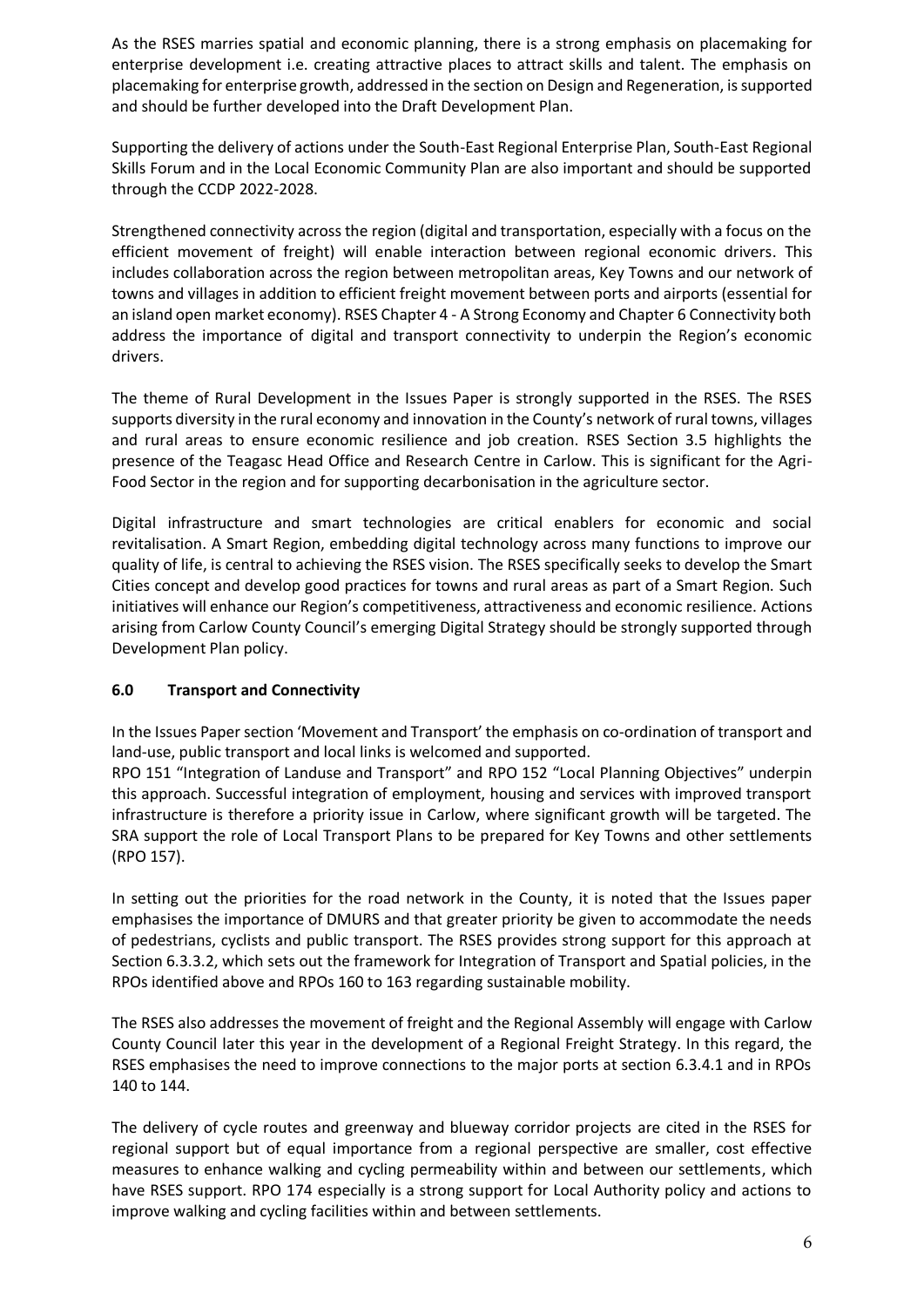RSES support for intra-regional rural connectivity and improvements to transport networks along the regions' national tourism corridors in Chapter 6 are important for Development Plan policy on strengthened rural connectivity. Road based transport is often the only viable mode for rural and peripheral locations. The County Development Plan should ensure investment in road infrastructure is also framed in economic, social, environmental and sustainable transport terms (the opportunity to strengthen rural public transport and bus networks).

# **7.0 Green Infrastructure**

The SRA welcome the emphasis on green infrastructure and recommend expanding the reference to Green and Blue Infrastructure (GBI) and also Nature-Based Solutions (NBS). As indicated on page 47 of the Issues Paper, GBI should be a key concept of a local authority's Development Plan, informing actions and strategy around economic development and placemaking.

The SRA notes and welcomes the supports for SUDs and supports the work of Local authorities in the important role of collaborating with appropriate stakeholders and infrastructure delivery agencies to seek opportunities to appropriately design, deliver and manage green and blue infrastructure. An example of innovatively using GBI is the consideration of Integrated Constructed Wetlands as alternatives to waste water network connections for settlements with service capacity issues, including examples in County Carlow. (Ballinkillen and Hacketstown treatment plants included in the Constructed Wetlands of Ireland database)

The RSES promotes the recognition of 'services' provided by the natural environment at Section 5.2, where the term 'ecosystem services' is applied to the benefits derived from our ecosystem. The promotion of ecosystem services is evident in Urban Blue Corridors which can provide many benefits including: more effective management of urban flood risk; improved access, additional and more useable public open space, and improved biodiversity. The RSES promotes the guidance document, *Planning for Watercourses in the Urban Environment* published by Inland Fisheries Ireland which provides an integrated watercourse protection strategy. RSES also states that spatial planning can play a significant role in ensuring that the design of developments prevent and reduce diffuse pollution, including the use of Sustainable Drainage Systems (SuDS). Development Plan policies that support these good practices are strongly encouraged.

The SRA will welcome continued engagement with the Local Authority throughout the pre-draft stage to support these concepts and through RSES implementation and learnings from the EU Interreg Europe Blue Green City project. The SRA are a partner region on this project and through it, the SRA will seek to disseminate good practices and knowledge to improve GBI policy and improve the integration of GBI infrastructure in projects throughout the Region.

### **8.0 Climate Action**

The direction of change signaled in the Issues Paper demonstrate that climate actions are central to policy proposals for – inter alia -people and places, economy and employment, transport and mobility. This is welcomed and should be reinforced in the draft Development Plan in a similar way to the approach of the RSES, which places a priority on Climate Action as part of the strategic vision for the Region.

The strong body of work established by the *Carlow Climate Change Adaptation Strategy 2019-2024* is highlighted in the Issues paper. This is noted and the SRA recommends the inclusion of policies to reflect this strategy and the climate action priority areas set out in Chapter 5 of RSES - for decarbonisation, climate resilience and resource efficiency as part of a Transition to a low carbon economy and society.

The SRA also recommend support for the initiatives of the Climate Action Regional Offices (CAROs). This will align with RSES support to the role of CAROs under RSES RPO 88 which states it is an objective to ensure effective co-ordination of climate action with the Climate Action Regional Offices and local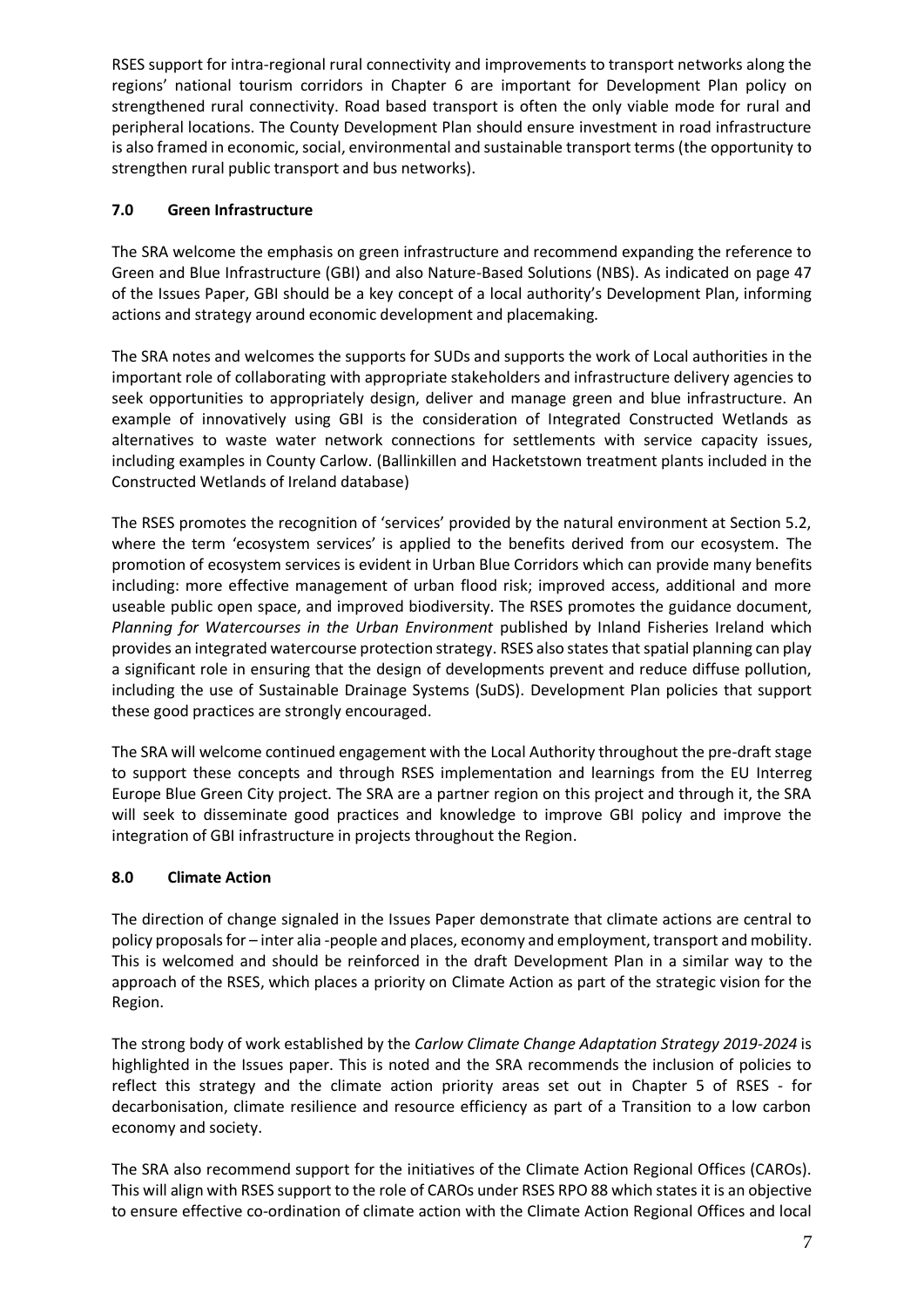authorities to implement the Climate Action Plan, National Mitigation Plan and the National Adaptation Framework in the development and implementation of long-term solutions and extensive adaptation measures.

The SRA also recommend an emphasis on proposals for smart and innovative approaches to waste management, promotion of the Circular Economy and opportunities in Biomass.

#### **9.0 Environmental Assessment**

The Issues paper outlines how environmental considerations will be integrated into the review and preparation of the new County Development Plan through Strategic Environmental Assessment (SEA), Appropriate Assessment (AA) and Strategic Flood Risk Assessment (SFRA).

The RSES is informed by extensive environmental assessments, contained in the SEA Statement, AA Determination and Natura Impact Report, which are available on the SRA Website. These assessments looked at environmental sensitivities for all parts of the Region and we would recommend that Carlow County Council review these document to inform the Council's own environmental assessments, including mitigation measures identified to address environmental sensitivities and constraints.

#### **10.0 Inclusive Communities and Places**

The SRA welcome the themes addressed in the Issues Paper section on Sustainable Communities and commitment to delivering community and social infrastructure and services for our existing and changing population profiles. Smart aging initiatives, access for all and support for volunteering and active citizenship are important themes to reflect in Development Plan policy.

The Issues Paper also addresses Education and Healthcare, which is supported by RSES policies for Healthy Communities at section 7.1.2 and for Childcare, Education and Lifelong Learning at Section 7.1.3. The focus in the Issues paper on the creative sector and support for arts and cultural facilities is noted and supported in the RSES at Section 7.2 – Culture, Heritage and the Arts and associated RPOs.

The RSES places a strong emphasis on education, skills development and life-long learning, with a key enabler being the establishment of an inclusive Learning Region. This designation builds on the success of Cork and Limerick as UNESCO Learning Cities and the potential to expand such initiatives to urban and rural centres across our region. Through access to learning for all, enterprise growth, social inclusion and work and job opportunities and our quality of life is enhanced. Development Plan policies in support of a Learning Region are encouraged.

### **11.0 Other Comments**

Appendix 1 further aligns the main themes presented by the Issues Paper with specific RSES RPOs to support the preparation of the Draft Development Plan.

### **Conclusion**

The SRA welcomes the pre-draft public consultation and commend the Planning Department for the attractive and accessible presentation of the Issues Paper, including the discussion of key themes and the framing of questions.

The Development Plan comes at a critical stage in the development of Carlow and it needs to provide a robust pathway to achieve the transformative change identified in the NPF and RSES.

The SRA supports the strategic focus and direction of change signaled across the main themes of the Issues Paper, which will meet the objectives of the RSES to enhance place making and quality of life in the County and Region so as to attract people, jobs and visitors. Recommendations are provided to assist and strengthen the approach under themes raised and to strengthen alignment between the regional and local tier in the draft plan.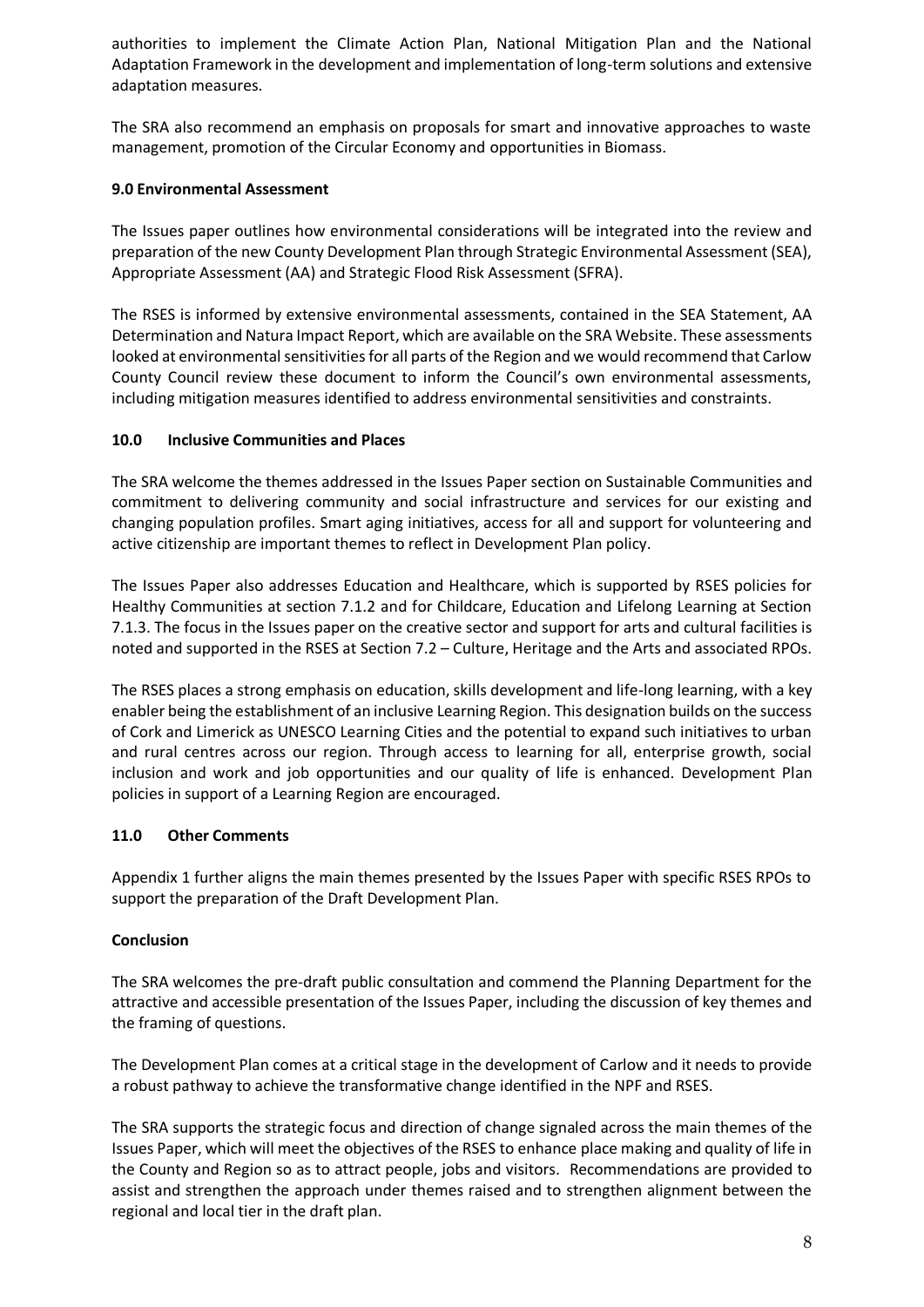In providing our observations, the SRA have had due regard to Section 27A of the Planning and Development Act 2000 (as amended).

As the pre-draft process advances and details emerge for the Core Strategy and the distribution of growth targets within this development plan cycle of 2022-2028, especially through Housing Need Demand Assessment, the SRA will have further recommendations at the appropriate stages.

Further engagement between the SRA as a key stakeholder and the Planning Department of Carlow County Council in the development of the Draft Development Plan is encouraged. The RSES team are available for future consultation and for any clarification required regarding this submission and during the pre-draft preparation stages.

#### **Mise le meas**

\_\_\_\_\_\_\_\_\_\_\_\_\_\_\_ David Kelly Director Southern Regional Assembly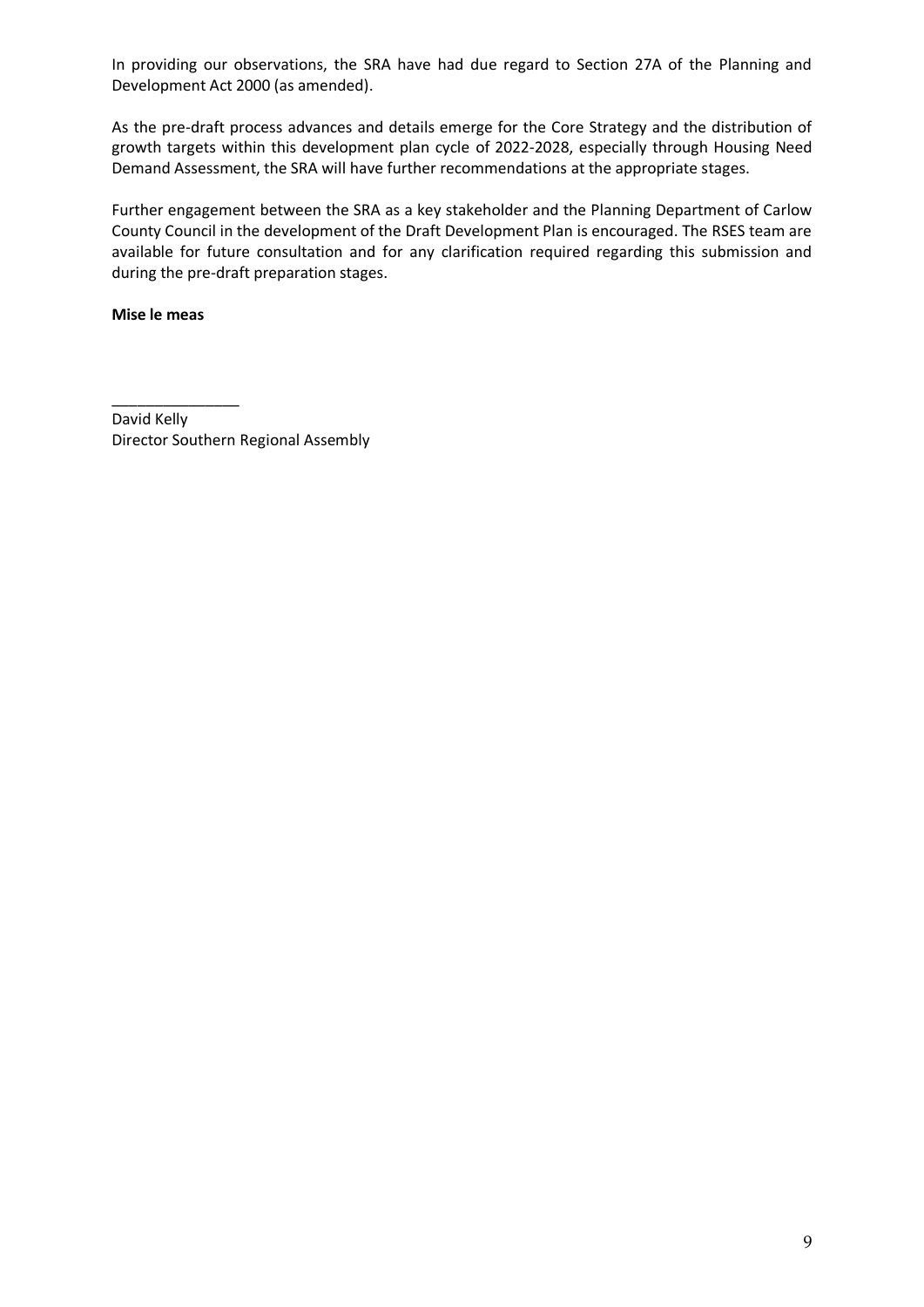# **Appendix 1 Alignment of Key Themes in the Issues Paper with RSES Regional Planning Objectives**

# **Strategic Planning**

- 1) The clear statement on the relationship between the County Development Plan and the NPF and RSES is welcomed including the framing of key strategic issues for Carlow.
- 2) Support for collaborations across settlements is welcomed. See under Section 3.8 (RPO 28 "Collaboration/Partnership", RPO 29 "Rural Settlement Networks" and RPO 30 "Inter-Urban Networks as Regional Drivers of Collaboration and Growth").

### **Population and Housing**

- 1) Welcome reference to RSES objectives and targets in the section on the Core Strategy, which relates to RPO 3 – Local Authority Core Strategies.
- 2) A key message of the RSES under RPO 2 "Planning for Diverse Areas" is the strategic role played by all areas in the Region, both urban and rural, in achieving the set regional and national targets and objectives.
- 3) In planning for infrastructure led growth, note RPOs 11 Key Towns and RPO 14 Carlow Key Towns
- 4) Infrastructure investment objectives to support future growth are addressed under:
	- o RPO 4 "Infrastructure Investment";
	- o RPO 11 "Key Towns"; and
	- o RPO 26 "Towns and Villages".
- 5) See also Chapter 8 RPOs:
	- o RPO 208 "Irish Water and Water Supply";
	- o RPO 209 "Strategic Water Supply Projects";
	- o RPO 211 "Irish Water and Waste Water";
	- o RPO 212 "Strategic Wastewater Treatment Facilities"; and
	- o RPO 213 "Rural Wastewater Treatment Programmes".
- 6) Support for a sustainable place framework for towns and villages, including New Homes in Small Towns and Villages and co-ordination with Irish Water and other stakeholders to deliver investment in water and wastewater treatment is supported under RSES Chapter 3, Section 3.6 Towns and Villages and RPO 26.

### **Economic Development, Enterprise and Employment**

- 1) The Issues Paper provides a welcome focus on the economic strengths and challenges for Carlow and these issues are recognized in chapter 4 of the RSES and, in particular section 4.2 – the Economic Strategy and RPO 40 – Regional Economic Resilience.
- 2) The RSES Economic Strategy supports building a competitive, innovative and productive economy through the following economic principles set out in chapter 4:
- **•** Smart Specialisation
- Clustering
- Placemaking for Enterprise Development
- Knowledge Diffusion and
- Capacity Building

Also refer to RPO 184 –establishment of TUSE, which will be a critical driver for Carlow

- 3) Reflect interaction between the County's economic strengths/drivers with wider regional economic drivers, enabled through enhanced regional connectivity. These include collaboration with the Waterford Metropolitan Area and Kilkenny Key Town along the M9 road/rail corridor and connections to the Ports and Eastern Corridor. Refer to RSES Chapter 3, RPO 30 - Inter-Urban Networks and Chapter 4 Section 4.4 "Our Region's Economic Engines".
- 4) Reflect the strategic theme of enhanced connectivity to enable economic spread between regional engines, support for which is specifically addresses under RSES Chapter 6 at Section 6.3.3.1 and related RPOs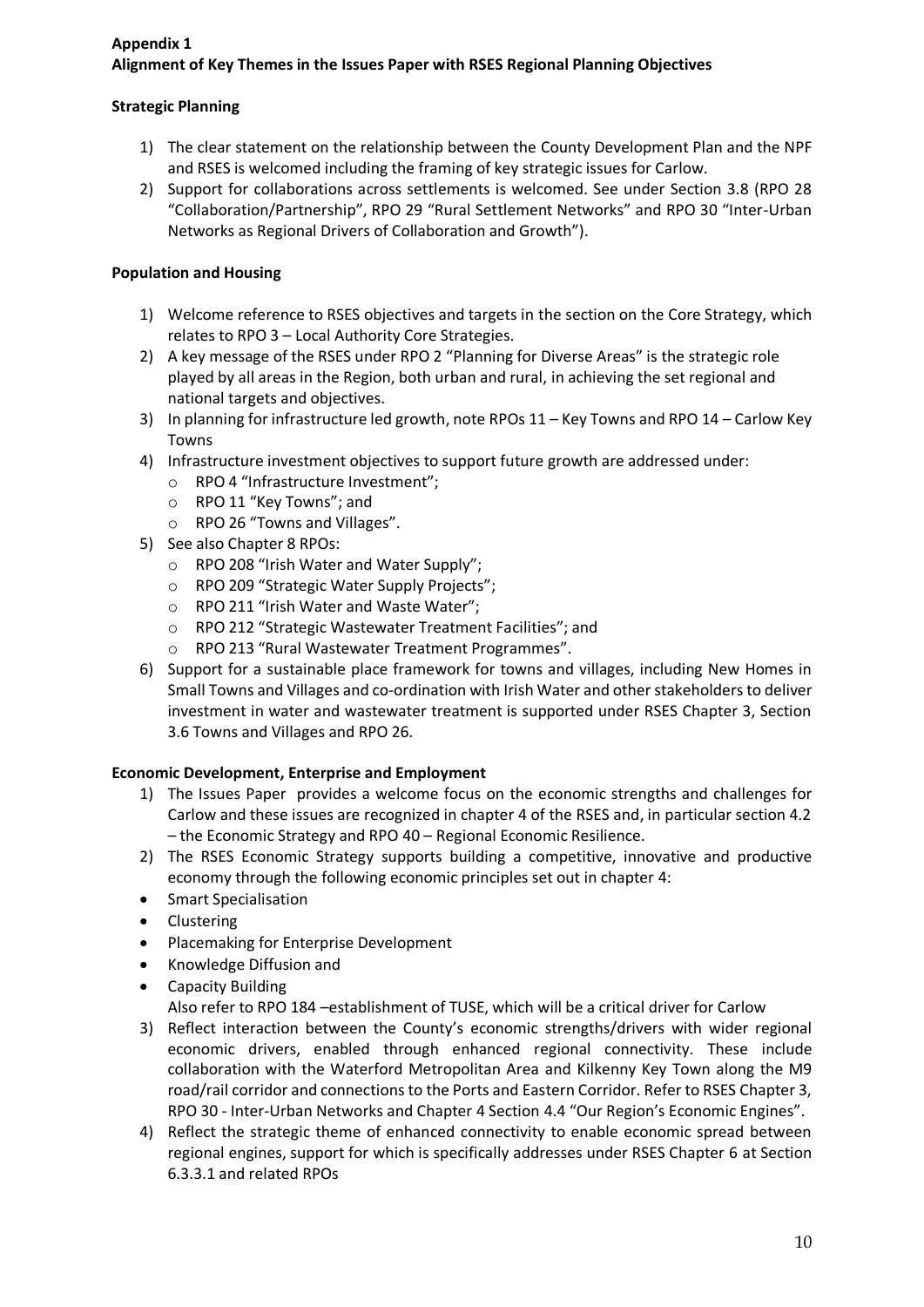- 5) Tourism is addressed as significant contributor to the local economy and is supported under RSES Chapter 4, Section 4.6 Sector Development Opportunities, RPO 53 Tourism and RPO 54 Tourism and the Environment
- 6) Retail is addressed as a key sector and is supported under in RSES Chapter 4, Section 4.6 Sector Development Opportunities, RPO 55 Retail
- 7) Reference RPO 61 Health-Place Audit for Placemaking is a support for Towns/Town centres

### **Movement and Transport**

- 1) Welcome reference to the co-ordination of land and transport planning integration, which is a key theme in RSES Chapter 6 which should be reflected in the settlement and placemaking strategy. In particular, the following RPOs address the themes and direction of change needed:
	- o RPO 151 Integration of Land Use and Transport;
	- o RPO 152 Local Planning Objectives;
	- o RPO 157 Local Transport Plans; and
	- o RPO 160 "Smart and Sustainable Mobility";
	- o RPO 161 "Smart Mobility";
	- RPO 165 Higher Densities.
- 2) The Issues Paper addresses key roads issues and the RSES recognizes that Road based transport is often the only viable and sustainable mode for rural and peripheral locations. It is essential for "life lines" whereby smaller urban settlements and rural areas can access essential services, including health, education, retail, employment etc. and interchange with other public transport modes in key settlements through a safe and well-maintained road network. A high-quality road network is needed for successful rural public transport services, the movement of freight and emergency services. In larger urban areas, strategic road investment can facilitate a more efficient separation of economic and HGV movements, reduce congestion to improve the public realm, interchange facilities and active travel and allow new bus corridors to be established. Greater use of our road network for public transport, inter-regional bus services and local bus services, is an opportunity to encourage greater modal change. The County Development Plan should ensure investment in road infrastructure is also framed in economic, social, environmental and sustainable transport terms (bus and cycle networks). References in support of the strategic road network include: o RPOs 167 "National Road Projects";
	- o RPO 168 "Investment in Regional and Local Roads";
	- o RPO 171 "Bus"; and
	- o RPO 162 "Multi-Modal Travel Integration
- 3) The SRA note the benefits of walking and cycling networks are highlighted in this section of the Issues Paper. The sustainable concept is positive for placemaking and is supported in RSES Section 3.9 Placemaking and specifically in Chapter 7, RPO 176 "10-minute City and Town Concepts".
- 4) Strengthened emphasis on greenway connections (are encouraged and supported by :
	- o RPO 174 "Walking and Cycling";
	- o RPO 200 "Green Infrastructure and Recreation";
	- o RPO 201 "National Trails, Walking Routes, Greenways and Blueway Corridors"; and
- 5) The RSES places a strong emphasis on the importance of the efficient movement of freight, maintaining and strengthening the TEN-T Network throughout the Region and maintaining and strengthening the strategic rail network is recommended. Important references include:
	- o RPO 140 "International Connectivity";
	- o RPO 141 "Regional Freight Strategy";
	- o RPO 146 "High Quality International Connectivity-Ports"; and
	- o RPO 166 "Investment in Strategic Inter Regional Multi-Modal Connectivity to Metropolitan Areas and Economic Corridors"; and
	- o RPO 170 Rail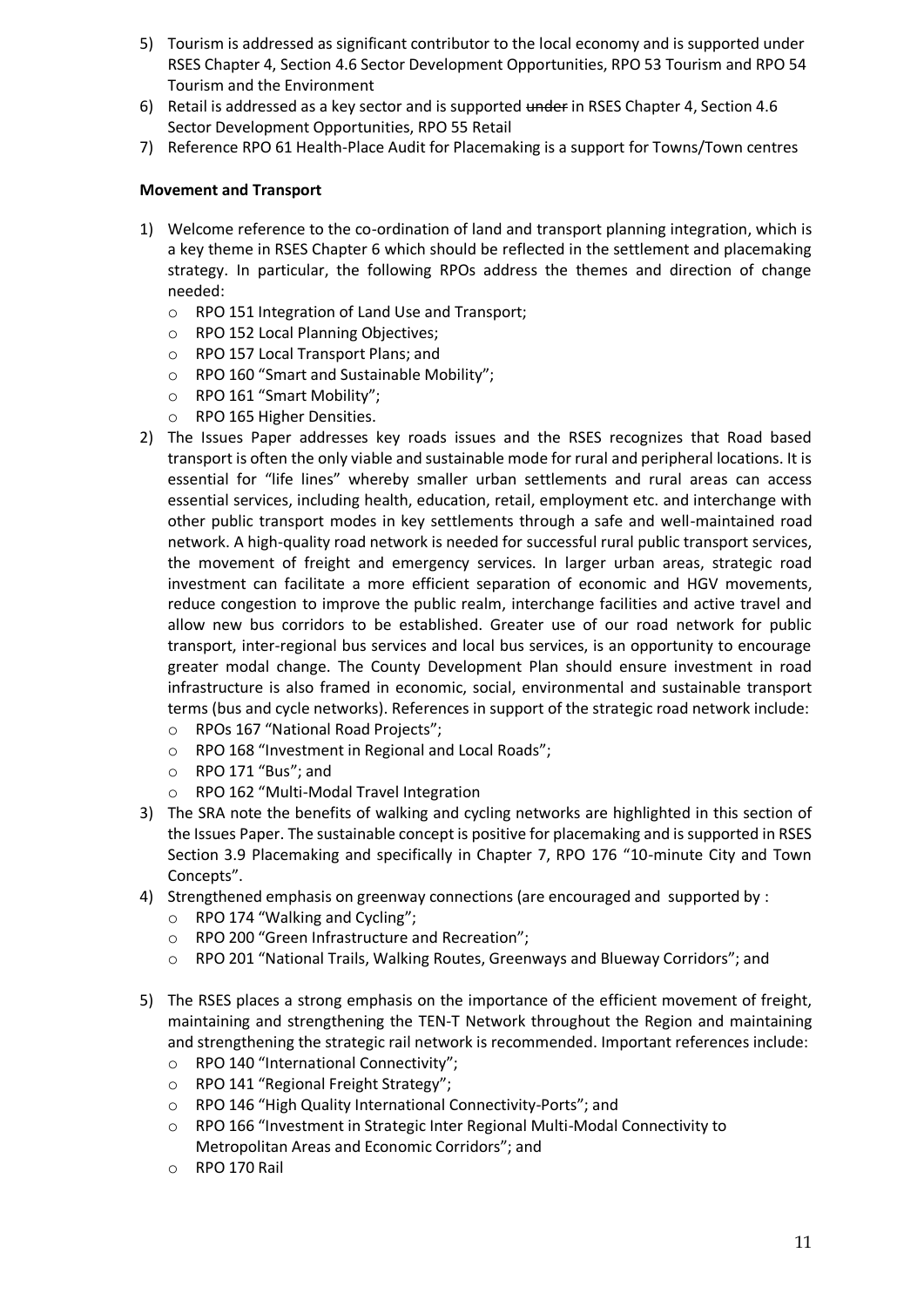6) Recommended references for the Development Plan also include RSES Chapter 6 RPOs 158 Intra-Regional Rural Connectivity, RPO 159 Role of Transport in Access for All, RPO 172 Rural Transport and RPO 173 Tourism Corridors (services along the key national tourism corridors).

### **Infrastructure (Water, Wastewater and Environmental services)**

- 1) RSES Chapter 3, Section 3.5 Key Towns and Section 3.6 Towns and Villages, RSES sets out regional policy positions for infrastructure led growth of Key Towns (Carlow) and smaller settlements and seeks co-ordination between local authorities and Irish Water and other stakeholders to deliver investment in the sustainable development of water and waste water treatment services for rural towns and villages.
- 2) RPO 26 "Towns and Villages" specifically seeks under part (f) co-ordination between Irish Water and other stakeholders to deliver water and waste water infrastructure. Part (g) of the objective supports New Homes in Small Towns and Villages initiatives and seeks collaboration with Irish Water and stakeholders for serviced sites initiatives.
- 3) Chapter 9 Implementation and RPO 227 "Investment and Funding" supports Local Authorities and communities in achieving the drawdown of investment funds. The potential for funding streams to address services infrastructure that are part of, and add additionality to, an overall regeneration strategy for smaller settlements. Types of activities supported under the NPF Rural Regeneration Development Fund include *"Measures to address infrastructural deficiencies in relation to services, access, or other infrastructure that may be needed to support town or village regeneration".*
- 4) Infrastructure investment across the different tiers of settlements are addressed under:
	- RPOs 4 "Infrastructure Investment";
	- RPO 11 "Key Towns"; and
	- RPO 26 "Towns and Villages".
- 5) See also in Chapter 8:
	- RPOs 208 "Irish Water and Water Supply";
	- RPO 209 "Strategic Water Supply Projects";
	- RPO 211 "Irish Water and Waste Water";
	- RPO 212 "Strategic Wastewater Treatment Facilities"; and
	- RPO 213 "Rural Wastewater Treatment Programmes".
- 6) In relation to SUDs, please refer to RPO 122.
- 7) In relation to Waste, the SRA recommend an emphasis on proposals for smart and innovative approaches to waste management and promotion of the Circular Economy (RPOs 107-108) and opportunities in Biomass (RPO 109).
- i. Objectives in RSES Chapter 3 support smart technologies for energy efficiency in retrofitting initiatives (RPO 38 Retrofitting Initiative Priorities).
- ii. Objectives in RSES Chapter 4 support the low carbon economy and bio-economy and include RPO 57 "National Policy Statement on the Bio-Economy", RPO 58 "Bio-Economy and Rural Areas" and RPO 56 "Low Carbon Economy". The case study of Tipperary's initiatives in low carbon energy transition including its role as a European Model Demonstrator Region in the bio-economy are of benefit for example initiatives at a County level.
- iii. Energy objectives connect with climate action, regional decarbonisation and renewable energy objectives under Chapter 5 Environment
- iv. Objectives in RSES Chapter 8 support new energy infrastructure, delivery of networks, transition to new renewable energy technologies, the Integrated Single Electricity Market, renewable energy sources for data centres, indigenous renewable gas production, micro renewable generation local/community energy projects. Also refer to Section 8.2 "Strategic Energy Grid" and RPO 221 "Renewable Energy Generation and Transmission".

References included in Chapter 5 Renewable Energy include:

- o RPO 95 "Sustainable Renewable Energy Generation"
- o RPO 96 "Integration of Renewable Energy Sources"
- o RPO 97 "Power Stations and Renewable Energy"
- o RPO 98 "Regional Renewable Energy Strategy"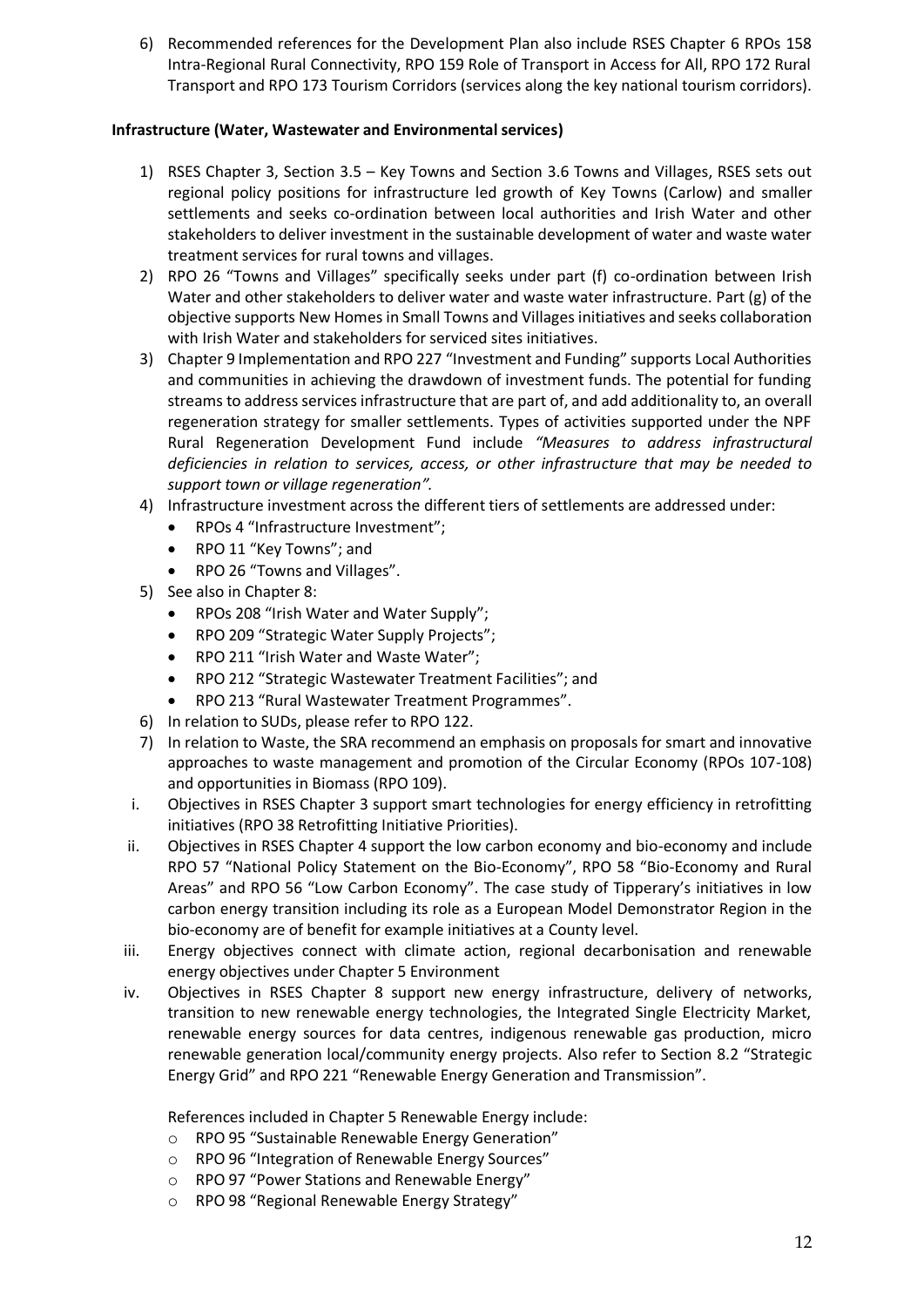- o RPO 99 "Renewable Wind Energy"
- o RPO 100 "Indigenous Renewable Energy Production and Grid Injection"
- o RPO 101 "International Hub for Energy Innovation"
- o RPO 102 "Energy Research Funding"
- o RPO 103 "Interconnection Infrastructure"
- o RPO 104 "Energy Storage and Carbon Capture"
- o RPO 105 "Clean Electric Heat Technologies & District Heating"
- o RPO 106 "Future Proofing and Retrofitting"
- 8) In relation to Telecommunications and Broadband, this is addressed under the theme of digital infrastructure, Smart Cities and a Smart Region in RSES with relevant RPOs n Chapter 6 as follows:
	- O RPO 134 "Smart Cities and Smart Region";
	- O RPO 135 "High Quality High Capacity International Digital Transmission";
	- O RPO 136 "National Broadband Plan";
	- O RPO 137 "Mobile Infrastructure"; and
	- O RPO 138 "Digital Strategies".

Refer to RSES Chapter 6 RPO 135 "High Quality High Capacity International Digital Transmission" and Chapter 8 Section 8.2 "Strategic Energy Grid" and RPO 221 "Renewable Energy Generation and Transmission".

#### **Environment and Climate Change**

- 1) Commitment to the integration of environmental considerations in the drafting of the County Development Plan welcomed. Refer to RPO 1 – Environmental Assessment, RPO 5 Population Growth and Environmental Criteria. Also refer to RSES SEA Statement, AA Determination and Natura Impact Report, which are available on the SRA Website.
- 2) Strong welcome and support for the focus on Transition to a Low Carbon Economy as an issue which cuts across all policy areas and for the promotion of the UN Sustainable Development Goals, to which all areas of RSES policy are related.
- 3) The RSES is committed to implement regional policy consistent with the Climate Action Plan 2019. Important RPOs in support of climate action and transition to a low carbon society and economy to reference include:
	- o RPO 87 Low Carbon Energy Future;
	- o RPO 88 National Mitigation Plan and National Adaptation Framework;
	- o RPO 89 Building Resilience to Climate Change;
	- o RPO 90 Regional Decarbonisation;
	- o RPO 91 Decarbonisation in the Transport Sector;
	- o RPO 94 Decarbonisation in the Agriculture Sector; and
	- o RPOs 95-106 on Renewable Energy and Energy Efficiency
- 4) Supporting the initiatives of the Climate Action Regional Offices (CAROs) is strongly recommended. This will align with RSES support to the role of CAROs under RSES Chapter 5 RPO 88 which states it is an objective to ensure effective co-ordination of climate action with the Climate Action Regional Offices and local authorities to implement the Climate Action Plan, National Mitigation Plan and the National Adaptation Framework in the development and implementation of long-term solutions and extensive adaptation measures.

The RSES supports the development of Southern Region as a Carbon Neutral Energy Region.

#### **Sustainable Communities**

- 1) Welcome the themes addressed and commitment to delivering sustainable neighborhoods and community and social infrastructure, which should be backed up by the delivery of highquality services for our existing and changing population profiles.
- 2) Retrofitting high quality infrastructure and services to communities who experienced past high rates of growth, but without corresponding physical and social infrastructure to a high standard, is considered a priority. Chapter 7 RPO 175 "Improving Regional Quality of Life through Infrastructure Led Planning" seeks to tackle such legacies.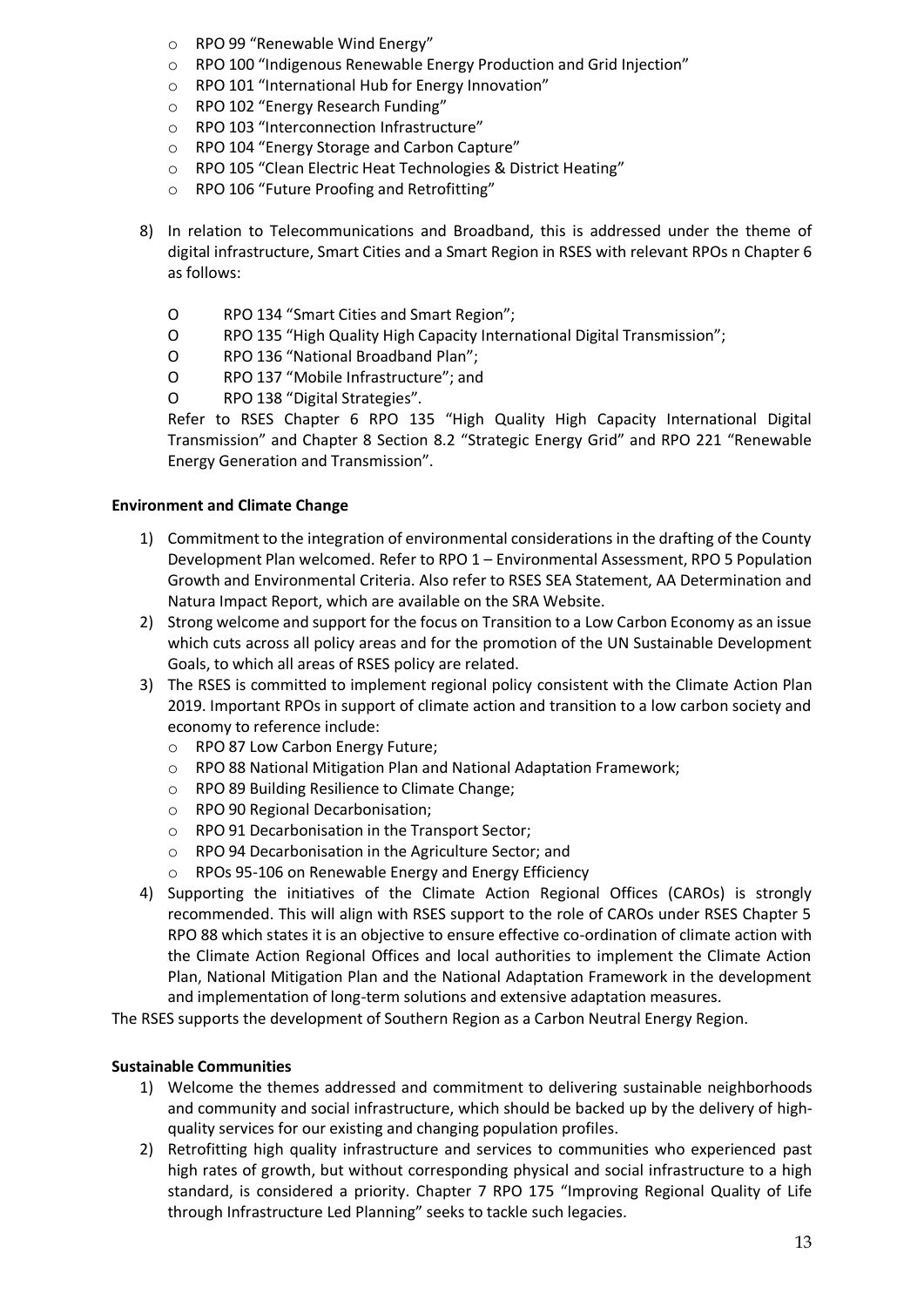- 3) Refer to RSES Chapter 7 Quality of Life which addresses many issues raised for supporting our communities and for reference:
	- o RPO 176 "10-Minite City and Town Concepts";
	- o RPO 177 "Childcare, Education and Health Services";
	- o RPO 178 "Universal Health Services";
	- o RPO 179 "Diverse and Socially Inclusive Society";
	- o RPO 180 "Volunteering and Active Citizenship";
	- o RPI 181 "Equal Access";
	- o RPO 182 "Ageing Population"; and
	- o RPO 183 Digital Strategies.
- 4) The RSES places a strong emphasis on education, skills development and life-long learning, with recognition of a Learning Region status. RPOs for reference include:
	- o RPO 184 (support for higher education institutes and the new Munster Technological University;
	- o RPO 185 "New School Facilities";
	- o RPO 186 "Life Long Learning"
	- o RPO 187 "Education and Training"
	- o RPO 188 "Regional Skills Forum"
	- o RPO 189 Further Education and Training
	- o RPO 190 Lifelong Learning and Healthy City Initiatives
- 5) Support for culture and arts in our communities is central to our quality of life. The development plan should integrate strong support to the culture and creative sectors (RSES Chapter 7 Section 7.2.2 and RPOs 191-194).
- 6) Support for parks, sports and recreation are essential for quality place making and our wellbeing and need strong policy support (RSES Chapter 7 Section 7.2.6 and RPOs 198-201).
- 7) The reference to the important role of the LECP in the co-ordination of local economic and community activity is noted and supported, reflecting the importance of the integration of the LECP with the County Development Plan and RSES
- 8) Reference RSES Section 7.1.1 Inclusive Communities and Places for further support on building resilient, sustainable communities and initiatives including implementation of LECP actions.

### **Heritage, Amenity and Landscape**

- 1) The SRA welcome the theme and support the direction signaled where protection and enhancement of our built and natural heritage is important for our amenities and quality of life, essential to retain and attract population, enterprise investment and tourist visitors and support the local economy.
- 2) The SRA support initiatives by the Heritage Council including Collaborative Town Centre Health Checks which have a positive role in assisting town and village renewal initiatives.
- 3) Refer to RSES Chapter 3 Section 3.9 Placemaking, Section 3.11 Regeneration and RPO 34 "Regeneration, Brownfield and Infill Development" which includes support for regenerating and repurposing existing building stock in both urban and rural settings. RPO 26 "Towns and Villages" and RPO 38 "Retrofitting Initiative Priorities" also supports retrofitting infrastructure for energy conservation and re-use of our built assets to help achieve compact growth. Such initiatives should be balanced with heritage protection.
- 4) In relation to natural heritage and biodiversity, refer to RSES Chapter 5 Section 2.0 Protecting, Conserving and Enhancing Our Natural Capital, which supports ecosystems services which focuses on the way that the natural environment works as a system and the valuation of the natural environment to determine policy interventions to deliver net benefits to society. Payment for Ecosystems Services (PES) approaches are supported which brings economic thinking and a market mechanism into the provision of natural resources. Beneficial examples of good practice in our Region, including the Burren Programme, Duhallow Life, Mulkear River Catchment Project, BRIDE Project and the River Allow Catchment Management Group are cited.
- 5) Reference RSES Chapter 5 good practices and RPOs in support of the River Basin Management Plans, Flood Risk Management and Biodiversity and support for initiatives by the Local Authority Waters Programme.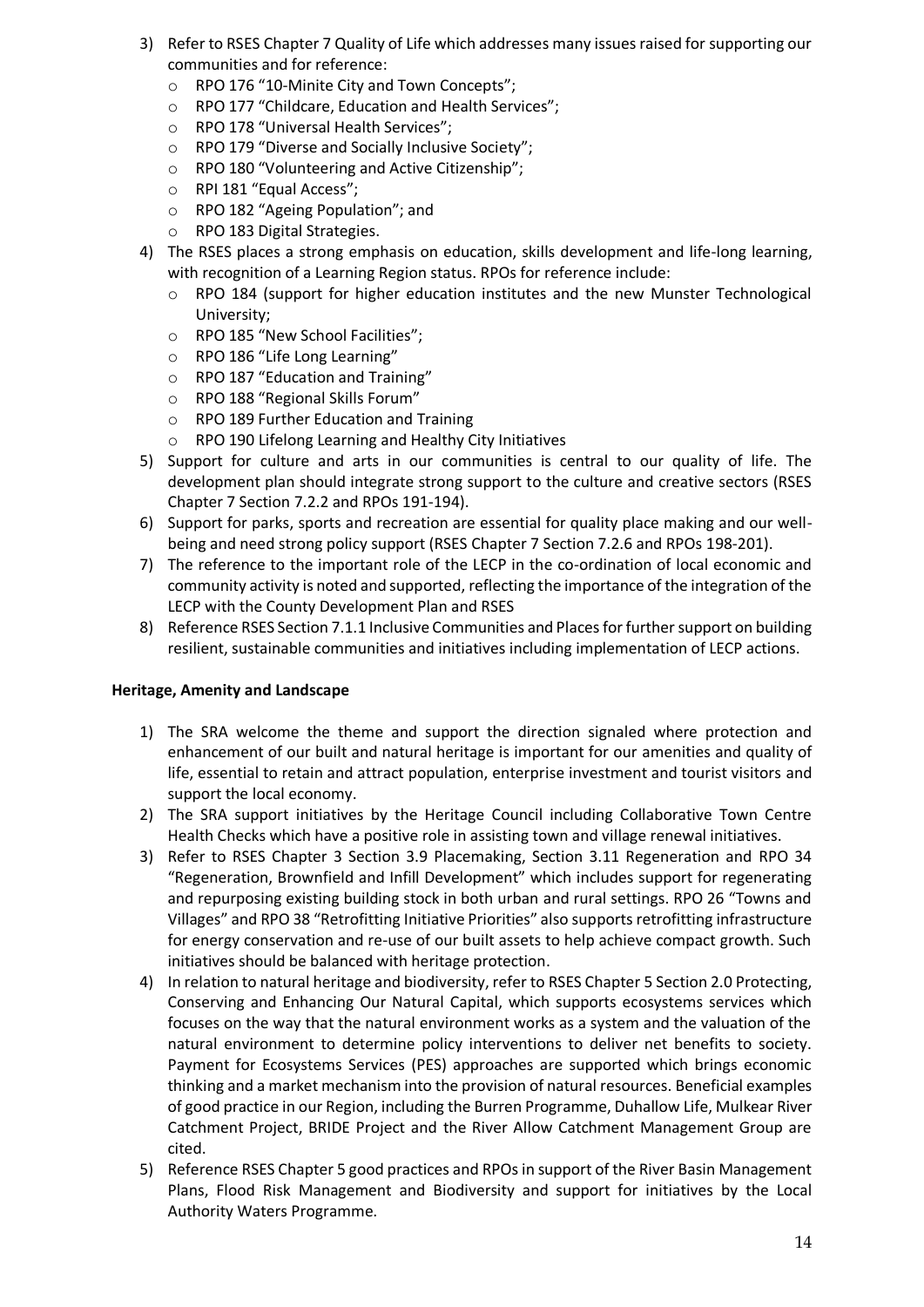- 6) Reference the following specific RPOs which are supportive of Local Authority actions in implementing measures to identify, conserve and enhance the biodiversity of our Region:
	- RPO 126 Biodiversity
	- RPO 127 Invasive Species
	- RPO 128 All-Ireland Pollinator Plan
	- RPO 129 Landscape
- 7) Also refer to RSES Chapter 7 and the following RPOs to protect and maintain our environmental and built heritage:
	- o RPO 202 "Natural Heritage, Bio-Diversity and Built Heritage Assets"
	- o RPO 203 "Revitalisation of Historic Cores"
	- o RPO 204 "Better Public Access"
	- o RPO 205 "Built Heritage"
	- o RPO 206 "Architectural Heritage"
	- o RPO 207 "Archaeological Investigation".
- 8) In relation to Green Infrastructure, the strong focus on this the importance and benefits of Green Infrastructure highlighted in the Issues paper is strongly welcomed
- 9) In this regard, it is recommended expanding the reference to Green and Blue Infrastructure (GBI) and also Nature-Based Solutions (NBS).
- 10) The GBI theme aligns with Local Authority commitments to Climate Action and will feature in mitigation, resilience and adaptation strategies. GBI and water conservation are important links between mitigation and adaptation.
- 11) References supporting the theme to note include:
	- o RPO 110 "Ecosystems Services"
	- o RPO 117 "Flood Risk Management and Biodiversity"
	- o RPO 122 " Sustainable Drainage Systems (SuDS)"
	- o *RPO* 124 "Green Infrastructure"
	- o *RPO* 125 "Green Infrastructure Corridors"
	- o RPO 126 "Biodiversity"

#### **Design and Regeneration**

- 1) Urban Design and Quality placemaking is at the core of RSES. Chapter 3 and Chapter 4 places a strong emphasis on quality placemaking principles to attract growth and regeneration of urban centres and enterprise growth (as identified it a key policy area also for the IDA to attract investment). Refer to RPO 31 Sustainable Place Framework and RSES Chapter 4, Section 4.7 Placemaking for Enterprise Development for guiding principles to assist initiatives
- 2) Tailored approaches to address Regeneration and Compact Growth are supported under RSES Chapter 3 - Section 3.9 Placemaking, seeks higher densities taking account of the need for variability and flexibility of local circumstances and an evidence-based approach. References supporting the theme to note include:
	- RPO 34 Regeneration, Brownfield and Infill development
	- RPO 35 Support for Compact Growth
	- RPO 36 Land Development Agency
	- RPO 37 Active Land Management
	- RPO 38 Retrofitting Initiative Priorities
- 7) The strong support for Town and Village Development is welcomed and references to RSES policy in this area is noted and welcomed. Policy support for towns and villages, includes New Homes in Small Towns and Villages and co-ordination with Irish Water and other stakeholders to deliver investment in water and wastewater treatment is supported under RSES Chapter 3, Section 3.6 Towns and Villages and RPO 26 "Towns and Villages".